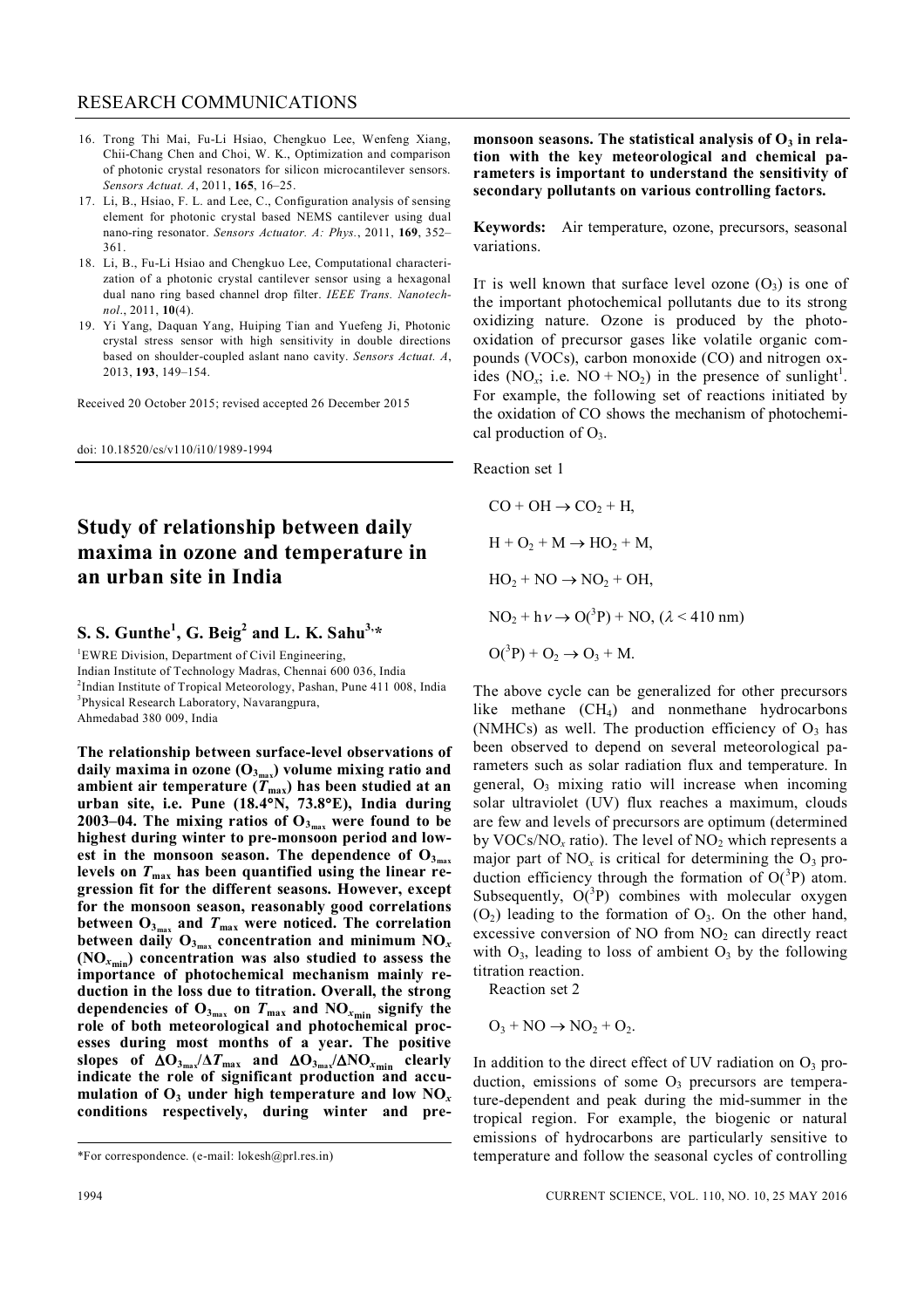meteorological parameters<sup>2</sup>. Variations in the surfacelevel temperature can strongly influence the kinetics of reactions leading to the production of  $O_3$ , and boundary layer processes through mixing with  $O_3$ -rich free tropospheric air mass<sup>3</sup>.

It is important to mention that the impact of meteorological parameters on  $O_3$  levels has been reported in several studies<sup>4</sup>. For example, the episodes of photochemical smog (in which  $O_3$  is an important constituent) are usually associated with high-pressure system. Consequently, the surface-level  $O_3$  concentrations show strong seasonal variations partly due to seasonal changes in meteorological parameters.

The statistical methods for air-quality prediction have been used in many studies<sup>5</sup>. Most of these methods include multiple linear regression analysis<sup>6-8</sup>. However, the linear regression models have been found to be inadequate to simulate the complex relationship between  $O_3$ and meteorology. The linear regression approach is applied based, in part, on the strong correlation between maxima in surface  $O_3$  and temperature. However, it is difficult to understand and visualize the real processes without the comprehensive photochemical modelling<sup>9</sup>.

The importance of photolysis in the formation of  $O_3$ provides a direct link between  $O_3$  and temperature with respect to time of the year. The temperature-dependent photochemical rate constants also provide a link between  $O_3$  and temperature<sup>10,11</sup>.

The effect of temperature on  $O_3$  has been observed in different regions of the world. Several studies have explored the above-mentioned aspect, especially over the tropical stations, where measurement data are sparse $12,13$ . There is a need to understand the role of local meteorological factors in the photochemical production of  $O_3$ . Understanding the relation of daily maximum in  $O_3$  ( $O_{3<sub>max</sub>}$ ) hereafter) with maximum in temperature  $(T_{\text{max}})$ hereafter) could be used to forecast  $O_3$  levels. Such studies of  $O_3$  in relation with other meteorological parameters (predictors) are also important to forecast the  $O_3$  episode events. In this communication, we have studied the seasonal dependencies of  $O_{3_{\text{max}}}$  on  $T_{\text{max}}$  using the surface observation data at an urban site, i.e. Pune, India during the period 2003–04. Also, the dependence of  $O_{3_{\text{max}}}$  on minimum of  $NO_x$  ( $NO_{x_{min}}$ ) has been studied to assess the role of the chemical mechanism controlling  $O_{3<sub>max</sub>}$ levels.

The observational site is situated at the northwest region of Pune city  $(18.4^{\circ}N, 73.8^{\circ}E)$ . Pune is an industrialized city; however, the observational site at the Indian Institute of Tropical Meteorology (IITM) campus is located at distance of about 20–25 km from the main industrial zone. Some sugar factories are located to the northeast of the site. In the winter season, the wind pattern is northeasterly which can transport the pollutants, including the ozone precursor to the site. The measurement site is surrounded by hills, while moderate commuter

traffic is observed on the nearby roads, which is about  $200 \text{ m}$  from the site<sup>14</sup>. From early May to September/ October each year, when the inter-tropical convergence zone (ITCZ) moves northward across India, cleaner marine air masses from the Arabian Sea and the Indian Ocean dominate at Pune. The polluted continental air masses prevail when the ITCZ moves back southward in September and October. In the winter season, the wind flow is mostly westerly and northwesterly winds<sup>15</sup>. At this site, the morning and evening rush hours (period of heavy vehicular traffic) coincide with the increasing and decreasing heights of boundary layer depth respectively. Therefore, the interplay between the planetary boundary layer (PBL) depth and local emission defines the magnitude and duration of rush-hour peaks observed in the levels of primary pollutants. On the other hand, the local biomass burning emissions and long-range transport of pollutants also play an important role in the distribution of trace gases.

The surface-level  $O_3$  is measured using an on-line analyser  $(O_342M,$  Environment S.A., French-make) based on absorption of UV radiation at 253.7 nm. The analyser automatically incorporates the corrections due to changes in temperature and pressure in the absorption cell. The minimum detection limit of the analyser is 1 ppby with noise of about 0.5 ppbv, for 10 s response time. The mixing ratios of  $O_3$  are always well above 5 ppby for ambient measurements at this site, which gives a large signal-tonoise ratio. To cross-check the data accuracy, an automatic cycle of zero reference is generated after every 8 h. The absolute accuracy of these instruments is reported to be about 5% (ref. 16). The data resolution of 1 min to 24 h can be stored in the memory available in the instrument. More details are available at the website: http:// www.environnement-sa.com.

The mixing ratio of  $NO<sub>x</sub>$  is measured with the analyser (APNA 365, Horiba, Japan) based on chemiluminescence technique. The inter-comparison of these measurements with more specific techniques suggests that all surface converters that are sufficiently robust to convert  $NO<sub>2</sub>$  to NO and also convert other reactive nitrogen oxide species, such as PAN to NO, thereby causing an interference in the  $NO_x$  measurements<sup>17,18</sup>. The magnitude of this interference may vary significantly with location and material used for conversion of  $NO<sub>2</sub>$  to  $NO<sub>2</sub>$  molybdenum in the present case. It is generally believed that this interference is the smallest for urban/semi-urban measurements, where  $NO<sub>2</sub>$  and  $NO<sub>2</sub>$  comprise of a major fraction of oxides of nitrogen and hence measures NO*<sup>x</sup>* , provided all the values are viewed as upper limits to their true values<sup>19</sup>. The quality of measured data has been maintained by regular zero and span calibrations. For span calibration, a known amount of  $NO<sub>2</sub>$  gas was generated by a calibrator using a  $NO<sub>2</sub>$  permeation tube. The multipoint calibration, between 0 and 100 ppbv (steps of  $\sim$ 10 ppbv), of NO*<sup>x</sup>* , was performed on regular basis. However, the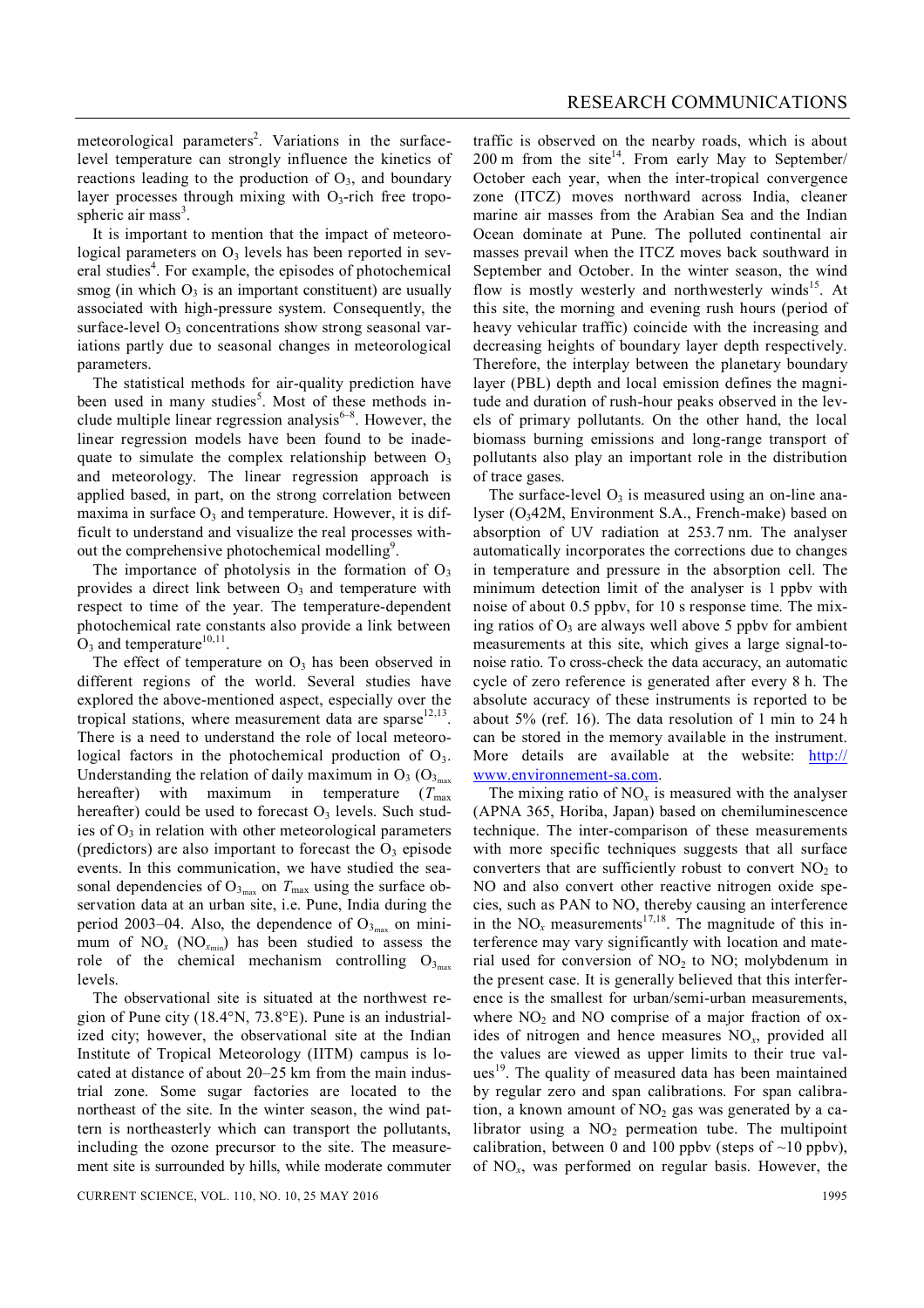#### RESEARCH COMMUNICATIONS

lack of zero check facility (inbuilt), unlike for the ozone analyser, is major disadvantage with the NO*<sup>x</sup>* measurement. Therefore, external zeroing and calibration were performed by supplying zero air (a pure mixture of  $N_2$ ) and  $O<sub>2</sub>$  gases) and calibration mixture respectively. The zeroing and calibration checks were performed every week; however, we needed to change the calibration factors in a period of 45–60 days. The minimum detection limit of the analyser is 100 pptv, providing large signalto-noise ratio as ambient measurements are always higher than 1000 pptv (ref. 14). Further details of the instrument are described in the website: http://www.horiba.com/.

In the present work, we have used the daily data of  $O_3$ ,  $NO<sub>x</sub>$  as well as temperature data for the period June 2003–May 2004. The surface temperature data were regularly recorded from a weather station near the measurement site (IMD Daily Weather Report 2003–04). In this study, analyses of data have been classified in view of two different aspects of the study. First, the correlation study of  $O_3$  with temperature, which is addressed by investigating the relation between daily  $O_{3_{\text{max}}}$  and  $T_{\text{max}}$ . The second aspect is based on the chemical process for which relation between  $O_{3_{\text{max}}}$  and  $NO_{x_{\text{min}}}$  has been studied. The concept of studying  $O_{3<sub>max</sub>}$  in relation with a meteorological parameter  $(T<sub>max</sub>)$  is to understand the role of local meteorology, responsible for the occurrences of  $O_{3_{\text{max}}}$  in an urban environment.

Figure 1 shows the time-series variations of daily  $O_{3<sub>max</sub>}$ and  $T_{\text{max}}$  for different seasons. Typically, seasons are classified as follows: monsoon (June–September), postmonsoon (October–December), winter (January–February) and pre-monsoon (summer: March–May) over the Indian subcontinent (http://www.imdpune.gov.in/weather forecasting/glossary.pdf). Figure 1 *a* shows the variations of  $O_{3_{\text{max}}}$  and  $T_{\text{max}}$  during the monsoon season. The mean values of  $O_{3_{\text{max}}}$  and  $T_{\text{max}}$  are  $25 \pm 11$  ppbv and  $29^{\circ} \pm 3^{\circ} \text{C}$ respectively, during the monsoon season. In this season, the highest values of  $O_{3_{\text{max}}}$  and  $T_{\text{max}}$  are 67 ppbv and 39°C respectively.

Table 1 provides statistical parameters derived from the linear fits between  $O_{3_{\text{max}}}$  and  $T_{\text{max}}$  for different seasons. It is to be noted that terms like 'linear fit',  $\langle R^2 \rangle$ , 'correlation coefficient', and similar expressions generally refer to the parameters derived from the linear regression analysis/fit. Although  $O_{3_{\text{max}}}$  tends to slightly increase with  $T_{\text{max}}$ , the linear fit shows moderate correlation in the monsoon season (Figure 2 *a*). During this season, the estimated rate of increase  $(\Delta O_{3_{\text{max}}}/\Delta T_{\text{max}})$  is lowest, i.e. 1.31 ppbv  $\mathrm{C}^{-1}$ . Solar radiation plays a vital role in controlling the levels of  $O_3$  and temperature. More importantly, reduced emissions due to negligible presence of open biomass burning and transport of cleaner marine air result in lower levels of various precursor gases required for  $O_3$  production<sup>20,21</sup>. Due to insufficient levels of  $O_3$ precursors and solar radiation intensity, the level and variation of  $O_{3_{\text{max}}}$  and  $T_{\text{max}}$  are relatively less compared to other seasons. In addition, particularly applicable for low  $NO<sub>x</sub>$  condition during monsoon, the following reaction with  $HO_2$  radicals may account for major loss of ozone<sup>22</sup>.

Reaction set 3

 $O_3 + h\nu \rightarrow O(^1D) + O_2 (\lambda < 320 \text{ nm}),$  (1)

$$
O(^{1}D) + H_{2}O \rightarrow 2OH,
$$
 (2)

$$
\mathrm{OH} + \mathrm{O}_3 \rightarrow \mathrm{HO}_2 + \mathrm{O}_2,\tag{3}
$$

$$
HO_2 + O_3 \rightarrow OH + 2O_2. \tag{4}
$$

Figure 1*b* shows the variations of  $O_{3_{\text{max}}}$  and  $T_{\text{max}}$  during the post-monsoon season. The mean values of  $O_{3_{max}}$  and  $T_{\text{max}}$  are 73  $\pm$  17 ppbv and 30.5  $\pm$  2°C respectively, during the postmonsoon season. In this season, the ranges of  $O_{3_{\text{max}}}$  and  $T_{\text{max}}$  are 18–123 ppbv and 26–33°C respectively. The values of  $O_{3_{\text{max}}}$  tend to increase with higher  $T_{\text{max}}$  and show somewhat poor correlation ( $r^2 = 0.20$ ) compared to the monsoon season (Figure  $2 b$ ). In the post-monsoon season, the estimated rate of increase  $(\Delta O_{3_{\text{max}}} / \Delta T_{\text{max}})$  is 3.56 ppbv  $\mathrm{C}^{-1}$ . The transition from southwesterly to northeasterly wind flow seems to be a major reason for the large variations of  $O_3$  and temperature. In the later part of this season, the photochemical production and transport of continental air lead to increase in  $O_3$ . Therefore, onset of open biomass burning and transport of polluted continental air result in higher levels of various precursor gases required for  $O_3$  production in the later part of the postmonsoon season.

Figure 1 *c* shows the time-series variations of daily  $O_{3_{\text{max}}}$  and  $T_{\text{max}}$  during the winter season. The mean values of daily  $O_{3_{\text{max}}}$  and  $T_{\text{max}}$  are  $62 \pm 28$  ppbv and  $30 \pm 3^{\circ}\text{C}$ , respectively. The values of both daily O<sub>3<sub>max</sub> and  $T_{\text{max}}$  show</sub> large variations in the range 20–99 ppby and  $25-36^{\circ}$ C respectively. Table 1 shows moderate correlation  $(r^2 = 0.54)$  between  $O_{3_{\text{max}}}$  and  $T_{\text{max}}$  for the winter season. One of the possible mechanisms for the observed high  $O_3$ may be breaking of the PBL inversion caused by higher afternoon temperature and downdraft of  $O_3$ -rich air from the free troposphere<sup>23</sup>. The mixing ratio of  $O_{3_{\text{max}}}$  increases at the highest rate of 7.1 ppbv  $\mathrm{C}^{-1}$ , which is significantly high compared to monsoon and postmonsoon seasons. In the later part of the winter season, the high baseline value could also be caused by the transport of continental  $O_3$ rich air from the NW–NE wind directions<sup>24</sup>. On the other hand, some studies have reported that the increased level of  $O_3$  will tend to increase the temperature due to greenhouse effect<sup>25</sup>.

Figure 1 *d* shows the variations of daily  $O_{3_{\text{max}}}$  and  $T_{\text{max}}$ for the pre-monsoon season. In this season, the mean values of daily  $O_{3_{\text{max}}}$  and  $T_{\text{max}}$  are  $66 \pm 23$  ppbv and  $37 \pm 1$  $2^{\circ}$ C respectively. The highest value of daily  $O_{3_{\text{max}}}$  and  $T_{\text{max}}$  are 100 ppbv and 41°C respectively. The increasing trend of  $O_{3_{\text{max}}}$  with temperature is observed up to 37°C,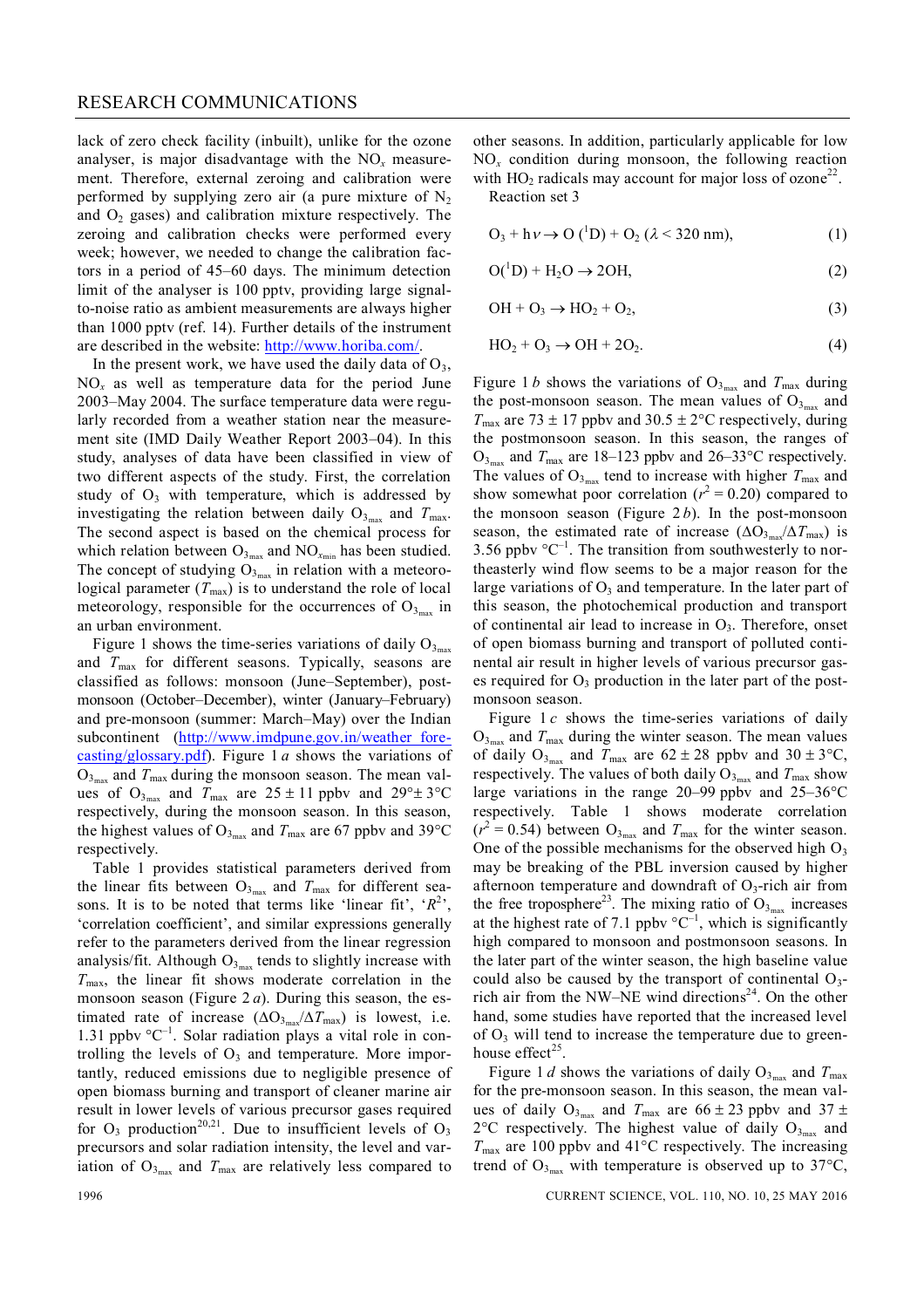### RESEARCH COMMUNICATIONS



**Figure 1** *a***–***d***.** Time series of daily maximum values of ozone ( $O_{3_{max}}$ ) and temperature ( $T_{max}$ ) during different seasons at Pune, India.



**Figure 2** *a***–***d***.** Scatter plots between  $O_{3_{max}}$  and  $T_{max}$  for four different seasons of measurements at Pune, India.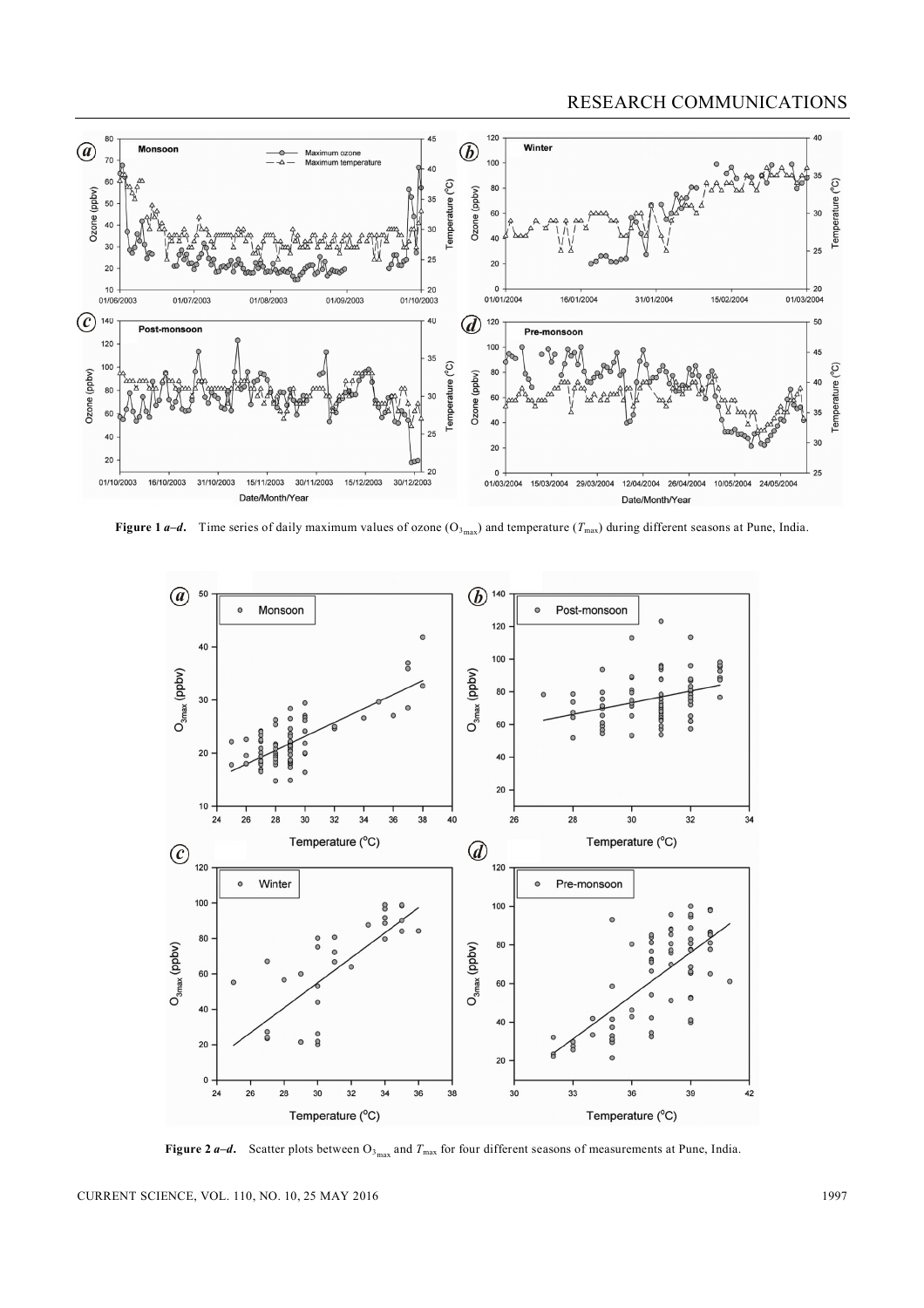after which a decrease in  $O_{3_{\text{max}}}$  level can be noticed. In this season, the values of  $T_{\text{max}}$  often exceed the level of 37°C at this site. The results are consistent with those of Neuman *et al.*<sup>23</sup>, who have reported that the mixing ratios of  $O_3$  remain low at low temperature and increase with increasing temperature, but for temperature in excess of  $35^{\circ}$ C, there is little response. In the pre-season, the estimated rate of increase  $(\Delta O_{3_{max}}/\Delta T_{max})$  is 7.5 ppbv °C<sup>-1</sup>, which is almost the same as observed for the winter season. A study over southern USA reports that the number of  $O_3$  molecules produced per  $NO_y$  ( $NO_x + all$  of its reservoir species) molecule increases with temperature between  $22^{\circ}$ C and  $33^{\circ}$ C (ref. 26). The lower levels of precursors during pre-monsoon can be due to strong surface heating and hence convective ventilation leading to reduction in  $O_3$  production rate compared to winter season<sup>14</sup>. The severe cyclonic storms in the Arabian Sea and the heavy rainfall associated with it would have resulted in the decrease of  $O_3$  and temperature<sup>27</sup>. The relations

**Table 1.** Parameters derived from the linear fits between daily  $O_{3_{\text{max}}}$  and  $T_{\text{max}}$  for different seasons

| Season       | $r^2$ | Slope (ppby $^{\circ}C^{-1}$ ) |
|--------------|-------|--------------------------------|
| Monsoon      | 0.57  | 1.31                           |
| Post-monsoon | 0.20  | 3.56                           |
| Winter       | 0.54  | 7.1                            |
| Pre-monsoon  | 0.50  | 75                             |



**Figure 3.** Correlation coefficients between daily  $(a)$   $O_3$ . and *T*max and (b)  $O_{3_{\text{max}}}$  and  $NO_{x_{\text{min}}}$  for different months during 2003–04 at Pune.

between  $O_{3_{\text{max}}}$  and  $T_{\text{max}}$  can also be impacted by other factors than just those affecting the local loss and production of O3. For example, long-range transport of different air masses having different  $O_3$  concentrations from the different regions. In particular, the annual emissions of  $O_3$ precursors increase due to the highest activities of biomass burning during this season $<sup>14</sup>$ .</sup>

The simultaneous measurements of other pollutants provide an opportunity to examine the relationship of  $O_3$ with its precursors and tracers of anthropogenic pollutants<sup>28,29</sup>. At the receptor site, CO,  $NO_x$  and total NMHCs were continuously measured in conjunction with  $O_3$ . Detailed analyses of this dataset are given elsewhere<sup>14</sup>. It has been observed that the association between primary pollutants (directly emitted from the sources) and temperature is weak or insignificant, as these are mainly emitted from the anthropogenic sources. Whereas the secondary pollutants (mostly formed photochemically) are positively correlated with temperature. Figure 3 shows the vertical bar plots of correlation coefficients between daily  $O_{3_{\text{max}}}$  and  $T_{\text{max}}$  (Figure 3 *a*) and daily  $O_{3_{\text{max}}}$ and NO*<sup>x</sup>*min (Figure 3 *b*) for the different months of the period 2003–04. It can be seen in Figure 3 *a* that tight correlation between  $O_{3_{\text{max}}}$  and  $T_{\text{max}}$  is observed during most of the months. In other words, the positive correlation between  $O_{3_{\text{max}}}$  and  $NO_{x_{\text{min}}}$  indicates a significant role of the reduced loss of  $O_3$  due to less NO titration (reaction set 2). Overall, the results presented in this study support the views that the role of local meteorology should not be disregarded to interpret the variation of ambient level  $O_3$  in urban regions<sup>30,31</sup>.

This study is based on statistical analysis of surfacelevel observations of daily maxima of ozone  $(O_{3_{max}})$  and ambient air temperature  $(T_{\text{max}})$  at an urban site, i.e. Pune, India during 2003–04. Except for the monsoon season, the time-series variation of maximum ozone follows the variation of daily maximum temperature. The linear regression fits between daily maxima in  $O_3$  and temperature show positive relations; however, with poor and excellent correlations during monsoon and winter seasons respectively. The ranges of daily  $O_{3_{\text{max}}}$  are 14.7–67.7, 18– 123, 20–99 and 21.5–100 ppbv during monsoon, postmonsoon, winter and pre-monsoon seasons respectively. On the other hand, the ranges of daily  $T_{\text{max}}$  are 25–39°C,  $26-33$ °C,  $25-36$ °C and  $32-41$ °C during monsoon, postmonsoon, winter and premonsoon seasons respectively. In order to understand the role of photochemical processes, particularly titration due to NO*<sup>x</sup>* , we have studied the relation between maximum  $O_3$  and minimum  $NO_x$ mixing ratios. However, analysis is presented based on the relation with temperature only. The present study highlights the role of local meteorology in controlling the ambient levels of  $O_3$  in an urban environment.

<sup>1.</sup> Sahu, L. K., Volatile organic compounds and their measurements in the troposphere. *Curr. Sci.*, 2012, **102**(10), 1645–1649.